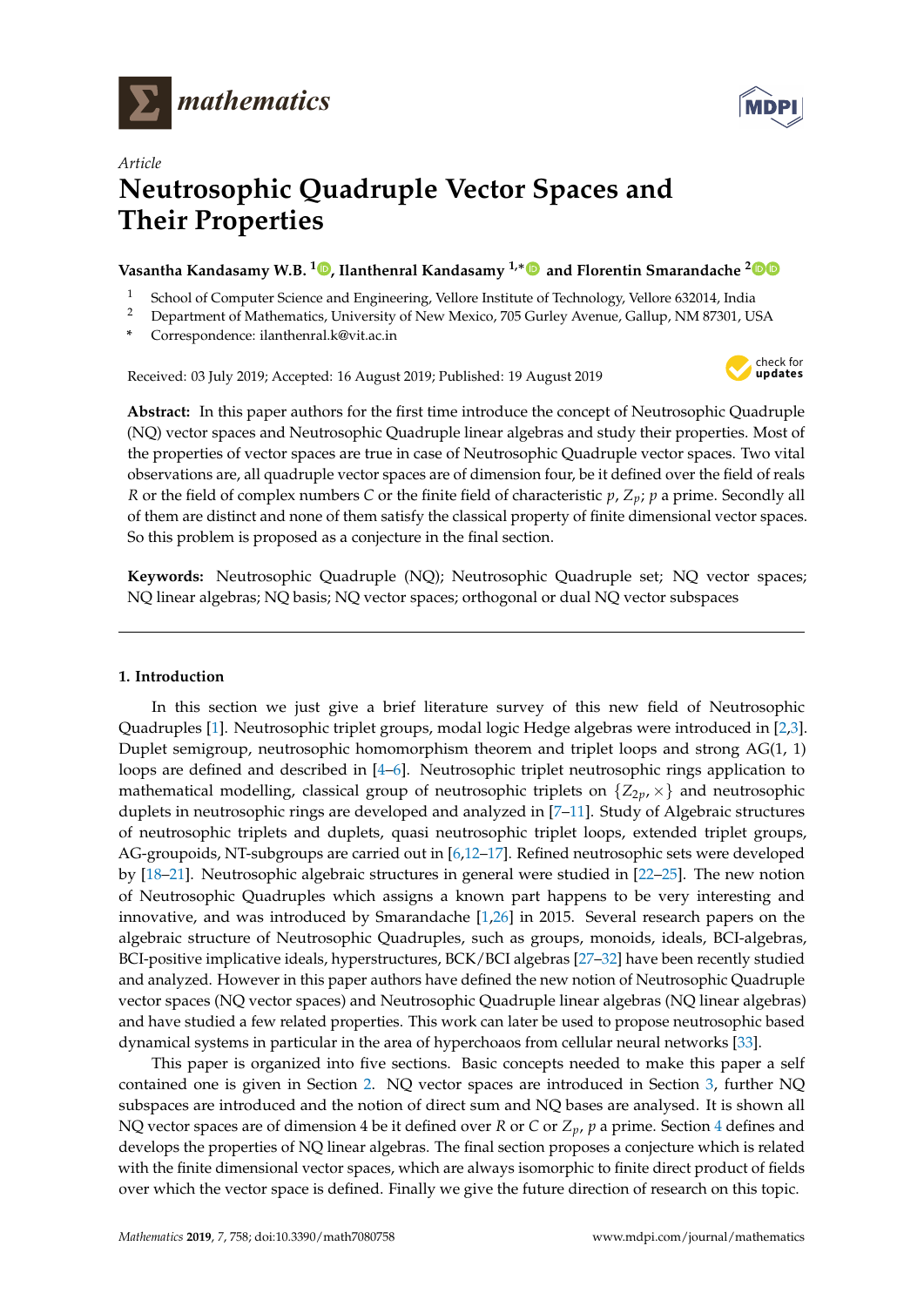### <span id="page-1-0"></span>**2. Basic Concepts**

In this section basic concepts on vector spaces and a few of its properties and some NQ algebraic structures and their properties needed for this paper are given.

Through out this paper *R* denotes the field of reals, *C* denotes the field of complex numbers and *Z<sup>p</sup>* denotes the finite field of characteristic  $p$ ,  $p$  a prime.  $NQ = \{(a, bT, cI, dF)$  denotes the Neutrosophic Quadruple; with *a*, *b*, *c*, *d* in *R* or *C* or *Zp*, where *T*, *I* and *F* has the usual neutrosophic logic meaning of Truth, Indeterminate and False respectively and *a* denotes the known part [\[26\]](#page-7-5).

For basic properties of vector spaces and linear algebras please refer [\[22\]](#page-7-3).

<span id="page-1-1"></span>**Definition 1** ([\[22\]](#page-7-3))**.** *A vector space or a linear space V consists of the following;*

- *1. A field of R or C or Z<sup>p</sup> of scalars.*
- *2. A set V of objects called vectors.*
- *A* rule (or operation) called vector addition; which associates with each pair of vectors  $x, y$  in  $V; x + y$  is in *V, called sum of the vectors x and y in such a way that ;*
	- (a)  $x + y = y + x$  (addition is commutative).<br>
	(b)  $x + (y + z) = (x + y) + z$  (addition is as
	- $(x + (y + z) = (x + y) + z$  (addition is associative).
	- *(c) There is a unique vector* 0 *in V such that*  $x + 0 = x$  *for all*  $x \in V$ .<br>*(d)* For each vector  $x \in V$  there is a unique vector  $-x \in V$  such that *z*
	- *For each vector*  $x \in V$  *there is a unique vector*  $-x \in V$  *such that*  $x + -x = 0$ .
	- *(e) A rule or operation called scalar multiplication that associates with each scalar*  $c \in R$  *or*  $C$  *or*  $Z_p$ *and for a vector*  $x \in V$ , called product denoted by '.' of c and x in such a way that for  $x \in V$  and  $c.x \in V$  and ;
		-
		- *i.*  $c.x = x.c$  for every  $x \in V$ .<br>*ii.*  $(c+d).x = c.x + d.x$  $(c+d).x = c.x + d.x$
		- *iii.*  $c.(x + y) = c.x + c.y$
		- *iv.*  $c.(d.x) = (c.d)x;$

*for all*  $x, y \in V$  *and c, d in* R *or* C *or*  $Z_p$ *.* 

*We can just say*  $(V, +)$  *is a vector space over a field R or C or*  $Z_p$  *if*  $(V, +)$  *is an additive abelian group* and V is compatible with the product by the scalars. If on V is defined a product such that  $(V, \times)$  is a monoid *and*  $c(x \times y) = (cx) \times y$  then *V* is a linear algebra over *R* or *C* or  $Z_p$  [\[22\]](#page-7-3).

**Definition 2** ([\[22\]](#page-7-3)). Let V be a vector space over R (or C or  $Z_p$ ). A subspace of V is a subset W of V which is *itself a vector space over R (or C or Zp) with the operations of addition and scalar multiplication as in V.*

**Definition 3.** *Let V be a vector space over R (or C or Zp). A subset B of V is said to be linearly dependent or simply dependent if there exist distinct vectors,*  $x_1, x_2, x_3, \ldots, x_t \in B$  *and scalars*  $a_1, a_2, a_3, \ldots, a_t \in R$ *or C or*  $Z_p$  *not all of which are zero such that*  $a_1x_1 + a_2x_2 + a_3x_3 + \ldots + a_tx_t = 0$ . A set which is not *linearly dependent is called independent or linearly independent. If B contains only finitely many vectors*  $x_1, x_2, x_3, \ldots, x_k$  we sometimes say  $x_1, x_2, x_3, \ldots, x_k$  are dependent instead of saying B is dependent.

The following facts are true [\[22\]](#page-7-3).

- 1. A subset of a linearly independent set is linearly independent.
- 2. Any set which contains a linearly dependent subset is linearly dependent.
- 3. Any set which contains the zero vector (0 vector) is linearly dependent for  $1.0 = 0$ .
- 4. A set *B* is linearly independent if and only if each finite subset of *B* is linearly independent; that is if and only if there exist distinct vectors  $x_1, x_2, x_3, \ldots, x_k$  of *B* such that  $a_1x_1 + a_2x_2 + a_3x_3 + \ldots$  $a_k x_k = 0$  implies each  $a_i = 0; i = 1, 2, ..., k$ .

For a vector space *V* over a field *R* or *C* or *Z<sup>p</sup>* , the basis for *V* is a linearly independent set of vectors in *V* which spans the space *V*. We say the vector space *V* over *R* or *C* or *Z<sup>p</sup>* is a direct sum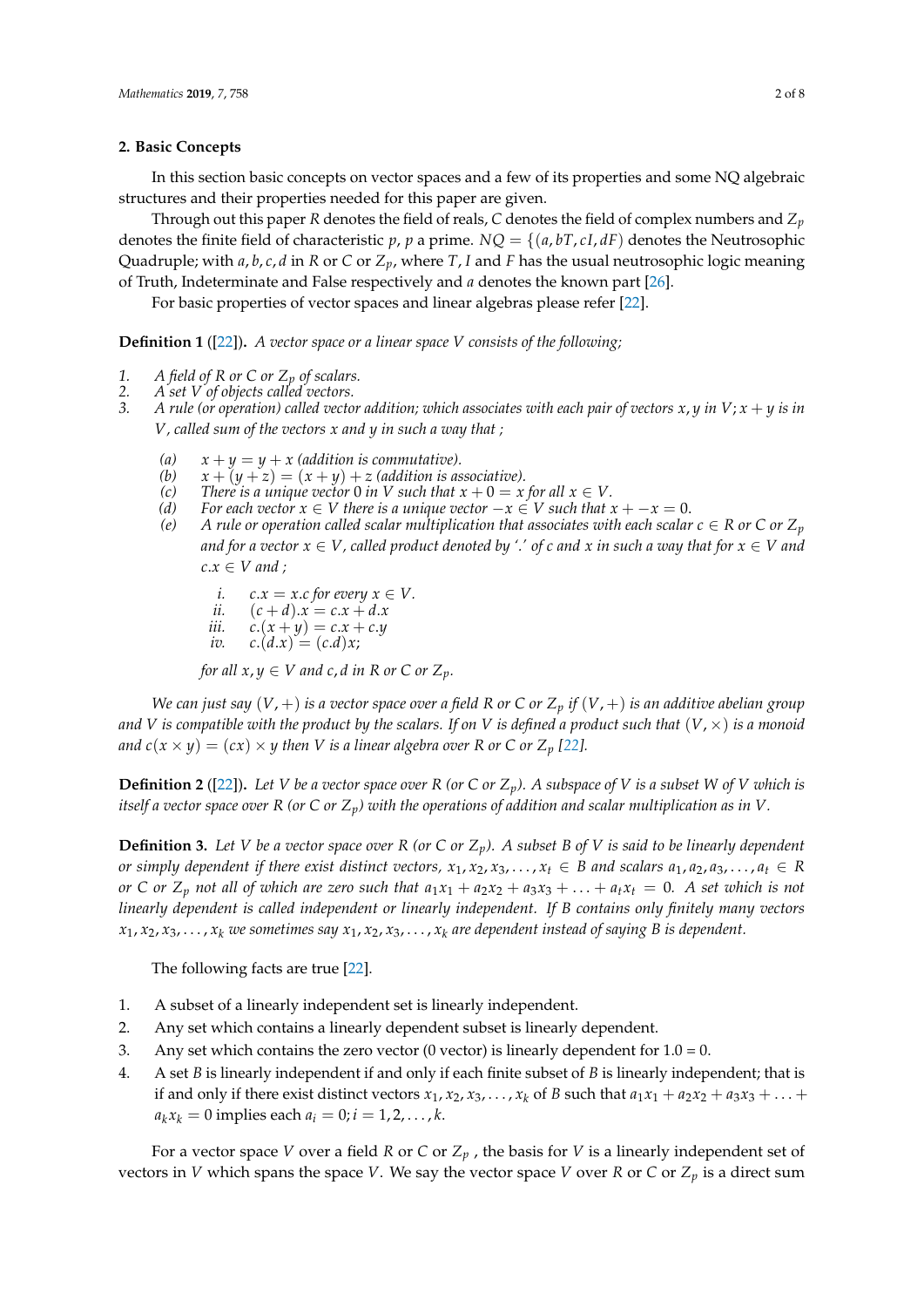of subspaces  $W_1, W_2, \ldots, W_t$  if and only if  $V = W_1 + W_2 + \ldots + W_t$  and  $W_i \cap W_j$  is the zero vector for  $i \neq j$  and  $1 \leq i, j \leq t$ .

The other properties of vector spaces are given in book [\[22\]](#page-7-3).

Now we proceed on to recall some essential definitions and properties of Neutrosophic Quadruples [\[26\]](#page-7-5).

**Definition 4** ([\[26\]](#page-7-5)). The quadruple  $(a, bT, cI, dF)$  where  $a, b, c, d \in R$  or C or  $Z_p$ , with T, I, F as in classical *Neutrosophic logic with a the known part and* (*bT*, *cI*, *dF*) *defined as the unknown part, denoted by NQ* =  $\{(a, bT, cI, dF)|a, b, c, d \in R \text{ or } C \text{ or } Z_n\}$  *in called the Neutrosophic set of quadruple numbers.* 

The following operations are defined on NQ, for more refer [\[26\]](#page-7-5). For  $x = (a, bT, cI, dF)$  and  $y = (e, fT, gI, hF)$  in NQ [\[26\]](#page-7-5) have defined

$$
x + y = (a, bT, cI, dF) + (e, fT, gI, hF) = (a + e, (b + f)T, (c + g)I, (d + h)F)
$$

and 
$$
x - y = (a - e, (b - f)T, (c - g)I, (d - h)F)
$$

are in NQ. For  $x = (a, bT, cI, dF)$  in NQ and *s* in *R* or *C* or  $Z_p$  where *s* is a scalar and *x* is a vector in *V*.  $s.x = s.(a, bT, cI, dF) = (sa, sbT, scI, sdF) \in V$ .

If  $x = 0 = (0, 0, 0, 0)$  in *V* usually termed as zero Neutrosophic Quadruple vector and for any scalar *s* in *R* or *C* or  $Z_p$  we have *s*. $0 = 0$ .

Further  $(s + t)x = sx + tx, s(tx) = (st)x, s(x + y) = sx + sy$  for all  $s, t \in R$  or C or  $Z_p$  and  $x, y \in NQ$ .  $-x = (-a, -bT, -cI, -dF)$  which is in NQ.

The main results proved in [\[26\]](#page-7-5) and which is used in this paper are mentioned below;

**Theorem 1** ([\[26\]](#page-7-5)).  $(NQ, +)$  *is an abelian group.* 

**Theorem 2** ([\[26\]](#page-7-5))**.** (*NQ*, .) *is a monoid which is commutative.*

We mainly use only these two results in this paper, for more literature about Neutrosophic Quadruples refer [\[26\]](#page-7-5).

#### <span id="page-2-0"></span>**3. Neutrosophic Quadruple Vector Spaces and Their Properties**

In this section we proceed on to define for the first time the new notion of Neutrosophic Quadruple vector spaces (NQ -vector spaces) their NQ vector subspaces, NQ bases and direct sum of NQ vector subspaces. All these NQ vector spaces are defined over *R*, the field of reals or *C*, the field of complex numbers and finite field of characteristic *p*, *Zp*, *p* a prime. All these three NQ vector spaces are different in their properties and we prove all three NQ vector spaces defined over *R* or *C* or *Z<sup>P</sup>* are of dimension 4.

We mostly use the notations from [\[26\]](#page-7-5). They have proved  $(NQ,+) = \{(a,bT, cI, dF) | a, b, c, d \in R$ or *C* or  $Z_p$ , *p* a prime;  $+$ } is an infinite abelian group under addition.

We prove the following theorem.

<span id="page-2-1"></span>**Theorem 3.**  $(NQ,+) = \{(a,bT, cI, dF) | a,b,c,d \in R \text{ or } C \text{ or } Z_p; p \text{ a prime, } +\}$  be the Neutrosophic *quadruple group. Then V* = (*NQ*, +, ◦) *is a Neutrosophic Quadruple vector space (NQ-vector space) over R or C or Zp, where '*◦*' is the special type of operation between V and R (or C or Zp) defined as scalar multiplication.*

**Proof.** To prove *V* is a Neutrosophic quadruple vector space over *R* (or *C* or  $Z_p$ , *p* is a prime), we have to show all the conditions given in Section two (Definition [1\)](#page-1-1) of this paper is satisfied. In the first place we have *R* or *C* or *Z<sup>p</sup>* are field of scalars, and elements of *V* we call as vectors. It has been proved by [\[26\]](#page-7-5) that  $V = (NQ, +)$  is an additive abelian group, which is the basic property on *V* to be a vector space. Further the quadruple is defined using *R* or *C* or *Zp*, *p* a prime, or used in the mutually exclusive sense. Now we see if  $x = (a, bT, cI, dF)$  is in *V* and  $n \in R$  (or *C* or  $Z_p$ ) then the scalar multiplication '◦' which associates with each scalar  $n \in R$  and the NQ vector  $x \in V$ ,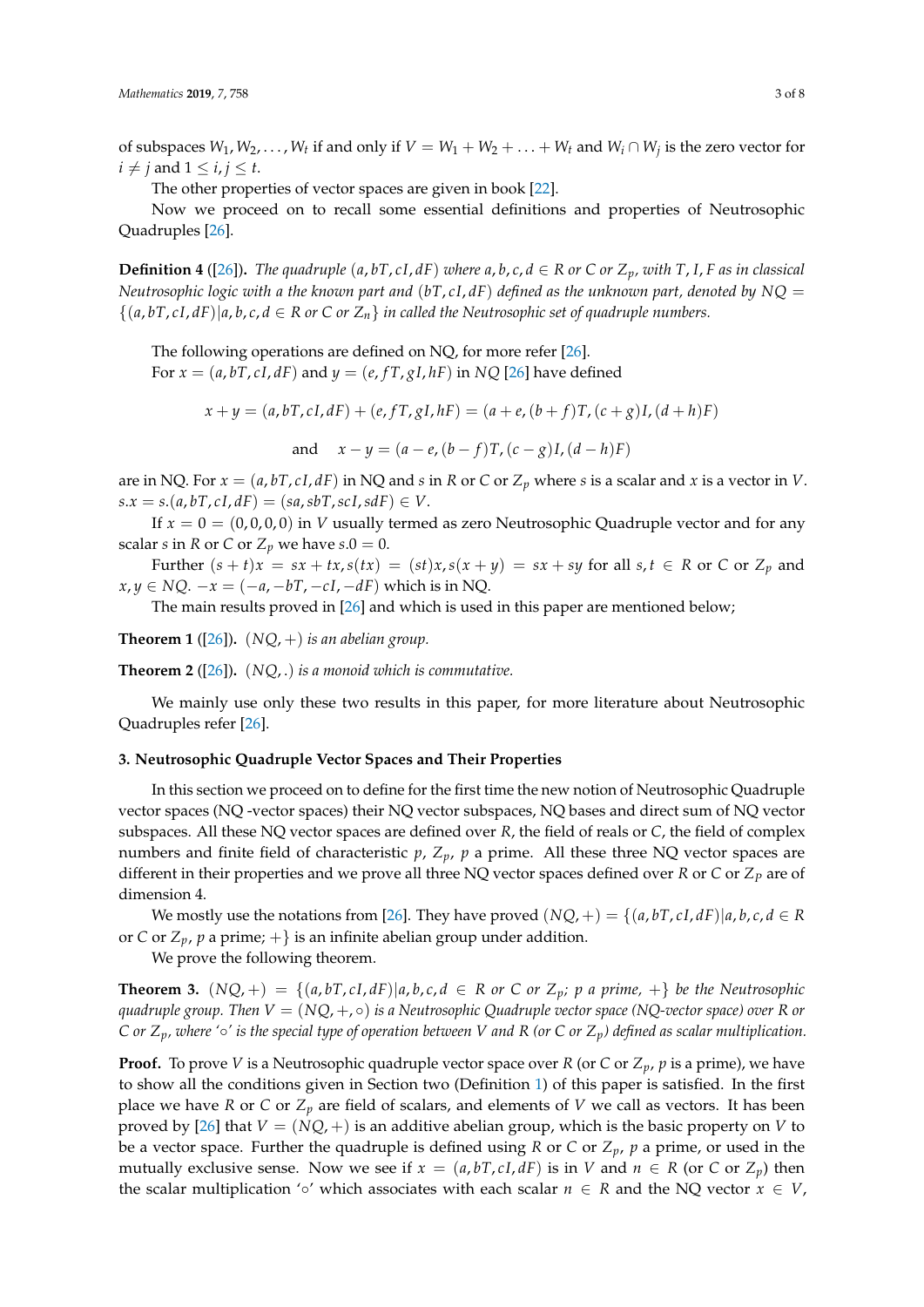$n \circ x = n \circ (a, bT, cI, dF) = (n \circ a, n \circ bT, n \circ cI, n \circ dF)$  which is in V, called the product of n with x in such a way that

- 1.  $1 \circ x = x \circ 1 \quad \forall x \in V$
- 2.  $(nm) \circ v = n \circ (mv)$
- 3.  $n \circ (v + w) = n \circ v + n \circ w$
- 4.  $(m+n) \circ v = m \circ v + n \circ v$

for all  $m, n \in R$  or  $C$  or  $Z_p$  and  $v, w \in V$ .

 $0 = (0, 0, 0, 0)$  is the zero vector of *V* and for 0 in *R* or *C* or  $Z_p$ ; we have  $0 \circ x = 0 \circ (a, bT, cI, dF) =$  $(0, 0, 0, 0); \forall x \in V.$ 

Clearly  $V = (NQ, +, \circ)$  is a vector space known as the NQ vector space over *R* or *C* or  $Z_p$ .  $\square$ 

However we can as in case of vector spaces say in case of NQ-vector spaces also (*NQ*, +) is a NQ vector space with special scalar multiplication ◦.

We now proceed on to define the concept of linear dependence, linear independence and basis of NQ vector spaces.

**Definition 5.** Let  $V = (NQ, +)$  be a NQ vector space over R (or C or  $Z_p$ ). A subset L of V is said to be *NQ linearly dependent or simply dependent, if there exists distinct vectors*  $a_1, a_2, \ldots, a_k \in L$  and scalars  $d_1, d_2, \ldots, d_k \in R$  (or C or  $Z_p$ ) not all zero such that  $d_1 \circ a_1 + d_2 \circ a_2 + \ldots + d_k \circ a_k = 0$ . We say the set of *vectors a*1, *a*2, . . . , *a<sup>k</sup> is NQ linearly independent if it is not NQ linearly dependent.*

We provide an example of this situation.

**Example 4.** Let  $V = (NQ, +)$  vector space over R. Let  $x = (3, -4T, 5I, 2F)$ ,  $y = (-2, 3T, -2I, -2F)$  and *z* = (−1, *T*, −3*I*, 0) *be in V. We see* 1 ◦ *x* + 1 ◦ *y* + 1 ◦ *z* = (0, 0, 0, 0), *so x*, *y and z are NQ linearly dependent.* Let  $x = (5,0,0,2F)$  and  $y = (0,5T,-3I,0)$  be in V. We cannot find a a,  $b \in R$  such that  $a \circ x + b \circ y =$  $(0, 0, 0, 0)$ *. If possible*  $a \circ x + b \circ y = (0, 0, 0, 0)$ ; this implies  $a \circ 5 + b \circ 0 = 0$ , forcing  $a = 0$ ;  $a \circ 0 + b \circ 5 = 0$ , *forcing*  $b = 0$ ;  $a \circ 0 + b \circ -3 = 0$ , *forcing*  $b = 0$  *and*  $a \circ 2 + b \circ 0 = 0$  *forcing*  $a = 0$ . Thus the equations are *consistent and*  $a = b = 0$ *. So x and y are NQ linearly independent over R.* 

The following properties are true in case of all vector spaces hence true in case of NQ vector spaces also.

- 1. A subset of a NQ linearly independent set is NQ linearly independent.
- A set *L* of vectors in NQ is linearly independent if and only if for any distinct vectors  $a_1, a_2, \ldots, a_k$ of *L*;  $d_1 \circ a_1 + d_2 \circ a_2 + \ldots + d_k \circ a_k = 0$  implies each  $d_i = 0$ , for  $i = 1, 2, \ldots, k$ .

We now proceed on to define Neutrosophic Quadruple basis (NQ basis) for  $V = (NQ, +)$ , Neutrosophic Quadruple vector space over *R* or *C* or *Z<sup>p</sup>* (or used in the mutually exclusive sense).

**Definition 6.** Let  $V = (NQ, +)$  vector space over R (or C or  $Z_p$ ). We say a subset L of V spans V if and *only if every vector in V can be got as a linear combination of elements from L and scalars from R (or C or*  $Z_p$ ). That is if  $a_1, a_2, \ldots, a_n$  are n elements in L; then  $v = d_1 \circ a_1 + d_2 \circ a_2 + \ldots + d_n \circ a_n$ , is the NQ linear *combination of vectors of L; where*  $d_1, d_2, \ldots, d_n$  *are in R or C or*  $Z_p$  *and not all these scalars are zero.* 

*The Neutrosophic Quadruple basis for*  $V = (NQ, +)$  *is a set of vectors in V which spans V*. We say a set *of vectors B in V is a basis of V if B is a linearly independent set and spans V over R or C or Zp.*

We say *V* is finite dimensional if the number of elements in basic of *V* is a finite set; otherwise *V* is infinite dimensional.

**Theorem 5.** Let  $V = (NQ, +)$  be the Neutrosophic Quadruple vector space over R (or C or  $Z_p$ ). *V* is a finite *dimensional NQ vector space over*  $R$  (or  $C$  or  $Z_p$ ) and dimension of these NQ vector spaces over  $R$ (or  $C$  or  $Z_p$ ) *are always four.*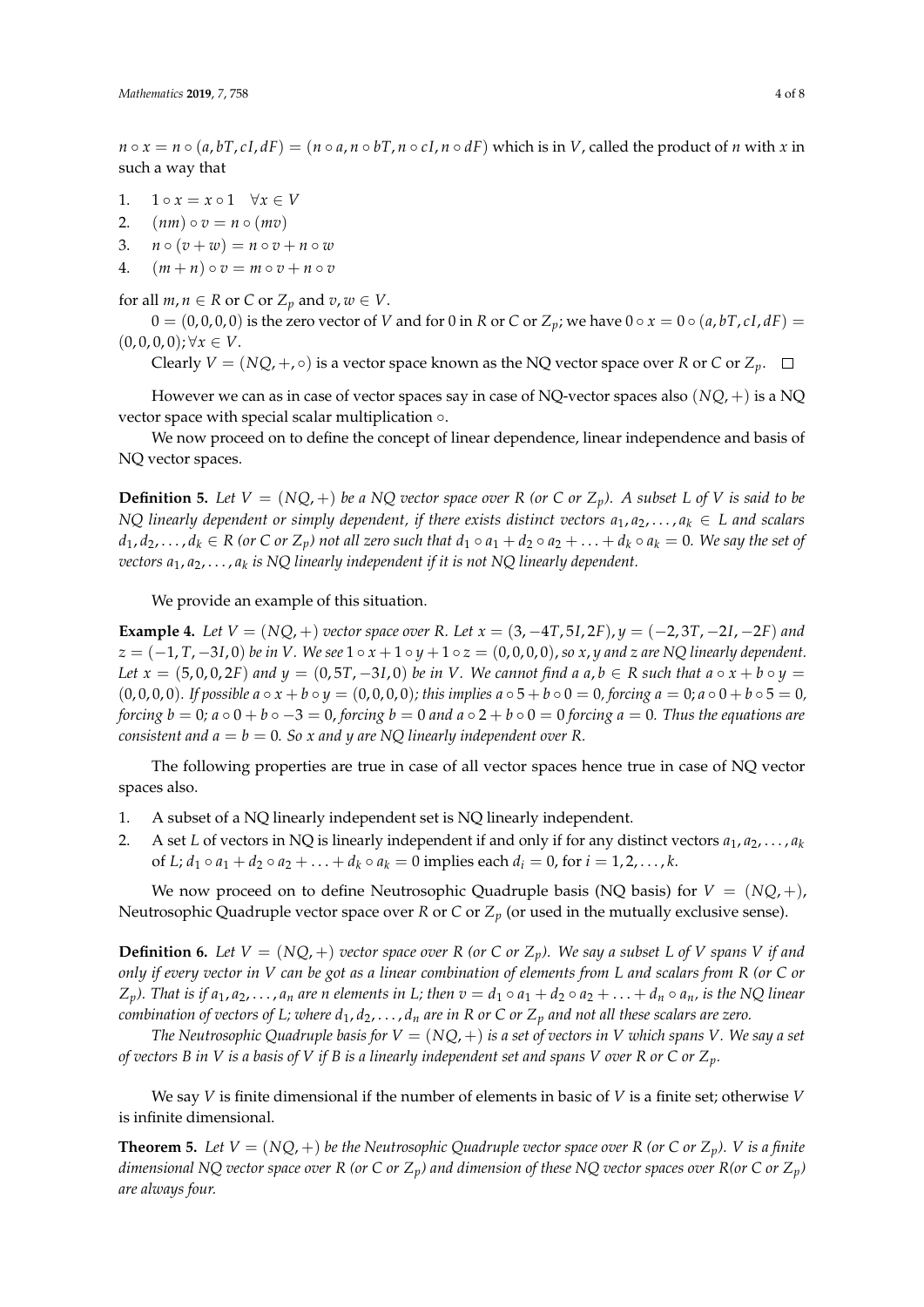**Proof.** Let  $V = (NQ, +) = \{(a, bT, cI, dF) | a, b, c, d \in R \text{ (or } C \text{ or } Z_p), +\}$ , be the collection of all neutrosophic quadruples of the Neutrosophic Quadruple vector space over *R* (or *C* or *Zp*). To prove dimension of *V* over *R* is four it is sufficient to prove that *V* has four linearly independent vectors which can span *V*, which will prove the result. Take the set  $B = \{(1, 0, 0, 0), (0, T, 0, 0), (0, 0, I, 0), (0, 0, 0, F)\}\$ contained in *V*; to show *B* is independent and spans *V* it enough if we prove for any  $v =$  $(a, bT, cI, dF) \in V$ , *v* can be represented uniquely as a linear combination of elements from *B* and scalars from *R* (or *C* or *Z*<sub>*p*</sub>). Now  $v = (a, bT, cI, dF) = a \circ (1, 0, 0, 0) + b \circ (0, T, 0, 0) + c \circ (0, 0, I, 0) + c$ *d* ◦  $(0, 0, 0, F)$  for the scalars *a*, *b*, *c*, *d* ∈ *R* (or *C* or *Z*<sub>*p*</sub>). Hence we see the elements of *V* are uniquely represented as a linear combination of vectors using only *B*, further *B* is a set of linearly independent elements, hence *B* is a basis of *V* and *B* is finite, so *V* is finite dimensional over *R* (or *C* or  $Z_p$ ). As order of *B* is four, dimension of all NQ vector spaces *V* over *R* (or *C* or  $Z_p$ ) is four. Hence the theorem.  $\Box$ 

We call the NQ basis *B* as the special standard NQ basis of *V*.

**Definition 7.** Let  $V = (NQ, +)$  be a NQ vector space over R (or C or  $Z_p$ ). A subset W of V is said to be *Neutrosophic Quadruple vector subspace of V if W itself is a Neutrosophic Quadruple vector space over R (or C or Zp).*

We will illustrate this situation by examples.

**Example 6.** Let  $V = \{NQ, +\}$  be a NQ vector space over R.  $W = \{(a, bT, 0, 0)|a, b \in R\}$  is a subset of V *which is a NQ vector subspace of V over R.*  $U = \{(0,0,cI,dF)|c,d \in R\}$  *is again a vector subspace of V and is different from W.*

*We observe that the only common element between W and U is the zero quadruple vector*  $(0,0,0,0)$ *.* 

*Further it is observed if we define the dot product or inner product on elements in V. For*  $x = (a, bT, cI, dF)$ and  $y = (e, f, gI, hF) \in V$ ,  $x \bullet y$  denoted as  $x \bullet y = (a \bullet e, bT \bullet fT, cI \bullet gI, dF \bullet hF)$ ; and  $x \bullet y$  is in V. *If*  $x \cdot y = (0,0,0,0)$  *for some*  $x, y \in V$  *then we say*  $x$  *is orthogonal (or dual) with y and vice versa. In fact*  $x \bullet y = y \bullet x$ ;  $\forall x, y \in V$ . We say two NQ vector subspaces *W* and *U* are orthogonal (or dual subspaces) if for *every*  $x \in W$  *and for every*  $y \in U$ ;  $x \bullet y = (0, 0, 0, 0)$ *, that is two NQ vector subspaces are orthogonal if and only if the dot product of every vector in W with every vector in U is the zero vector.*

{(0, 0, 0, 0)} *is the zero vector subspace of V. Every NQ vector subspace of V trivial or nontrivial is orthogonal with the zero vector subspace* {(0, 0, 0, 0)} *of V. V the NQ vector space is orthogonal with only the zero vector subspace of V*, and with no other vector subspace of *V*. *W* orthogonal  $U = W \cdot U = \{w \cdot u | w \in W\}$ *and*  $u \in U$ } = { $(0, 0, 0, 0)$ }*; we call the pair of NQ subspaces as orthogonal or dual NQ subspaces of V.* 

**Definition 8.** Let  $V = (NQ, +)$  be a Neutrosophic Quadruple vector space over R (or C or  $Z_p$ );  $W_1, W_2, \ldots, W_n$  be *n* distinct NQ vector subspaces of *V*. We say  $V = W_1 \oplus W_2 \oplus \ldots \oplus W_n$  is a direct *sum of NQ vector subspaces if and only if the following conditions are true;*

- 1. Every vector  $v \in V$  can be written in the form  $v = d_1 \circ w_1 + d_2 \circ w_2 + \ldots + d_n \circ w_n$ , where  $d_1, d_2, \ldots, d_n$ *are in* R (or C or  $Z_p$ ) not all zero with  $w_i \in W_i$ ,  $i = 1, 2, \ldots, n$ .
- 2.  $W_i \bullet W_j = \{(0,0,0,0)\}$  *for*  $i \neq j$  *and true for all i, j varying in the set*  $\{1,2,\ldots,n\}$ *.*

First we record that in case of all NQ vector spaces over *R* (or *C* or  $Z_p$ ) we can have the value of *n* given in definition to be only four, we cannot have more than four as dimension of all NQ vector spaces are only four. Secondly the minimum of *n* can be two which is true in case of all vector spaces of any finite dimension. Finally we wish to prove not all NQ vector subspaces are orthogonal and there are only finitely many nontrivial NQ vector subspaces for any NQ vector space over *R* (or *C* or *Zp*).

We prove as theorem a few of the properties.

**Theorem 7.** Let  $V = (NQ, +)$  be a NQ vector space over R (or C or  $Z_p$ ). *V* has only finite number of NQ *vector subspaces.*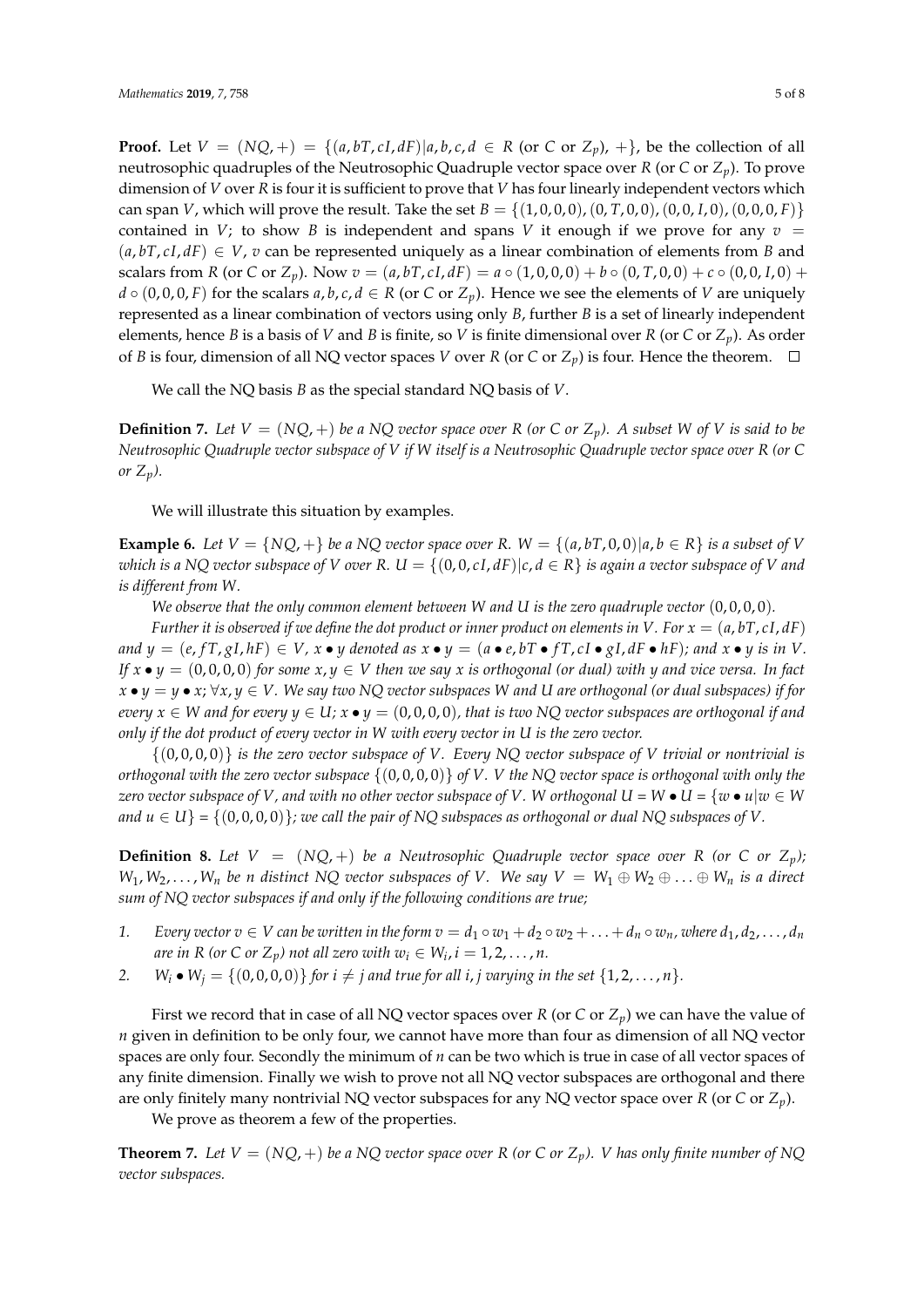**Proof.** We see in case of NQ vector spaces over *R* (or *C* or *Zp*) the dimension is four and the special standard NQ basis for *V* is  $B = \{(1, 0, 0, 0), (0, T, 0, 0), (0, 0, I, 0), (0, 0, 0, F)\}\.$  So any non trivial subspace of *V* can be of dimension less than four; so it can be 1 or 2 or 3. Clearly there are some vector subspaces of dimension one given by,  $W_1 = \langle (1, 0, 0, 0) \rangle$ ,  $W_2 = \langle (0, T, 0, 0) \rangle$ ,  $W_3 = \langle (0, 0, I, 0) \rangle$ ,  $W_4 = \langle (0, 0, 0, F) \rangle$ ,  $W_5 = \langle (1, T, 0, 0) \rangle$ ,  $W_6 = \langle (1, 0, I, 0) \rangle$ ,  $W_7 = \langle (1, 0, 0, F) \rangle$ ,  $W_8 = \langle (0, T, I, 0) \rangle$ ,  $W_9 = \langle (0, T, 0, F) \rangle$ ,  $W_{10} = \langle (0, 0, I, F) \rangle$ ,  $W_{11} = \langle (1, T, I, 0) \rangle$ ,  $W_{12} = \langle (1, T, 0, F) \rangle$ ,  $W_{13} = \langle (1, 0, I, F) \rangle$ ,  $W_{14} = \langle (0, T, I, F) \rangle$  and  $W_{15} = \langle (1, T, I, F) \rangle$ . Some the two dimensional vector spaces are  $U_1 =$  $\langle (1, 0, 0, 0), (0, T, 0, 0) \rangle$ ,  $U_2 = \langle (1, 0, 0, 0), (0, 0, I, 0) \rangle$ , ...,  $U_{105} = \langle (0, T, I, F), (1, T, I, F) \rangle$ ;

in fact there are 105 NQ vector subspaces of dimension two. Further there are 1365 NQ vector subspaces of dimension three. Thus there are 1485 non trivial NQ vector subspaces in any NQ vector space  $V = (NQ, +)$  over *R* (or *C* or *Z*<sub>*p*</sub>). We have shown that there are four NQ vector subspaces of dimension three all of them are hyper subspaces of *V*, of course we are not enumerating other types of dimension three subspaces generated by vectors of the form  $M_1 = \{ \langle (1, T, 0, 0), (0, 0, I, 0), (0, 0, 0, F) \rangle \}$ , or  $M_2 = \{ \langle (1, 0, 0, F), (0, 0, I, 0), (0, T, 0, 0) \rangle \}$  are spaces of dimension three which we do not take into account as hyper subspaces.  $\Box$ 

We define the three dimensional NQ vector subspace generated only by  $\{\langle (0, T, 0, 0), (0, 0, I, 0), (0, 0, 0, F) \rangle\}$  is defined as the special pseudo Singled Valued Neutrosophic hyper NQ vector subspace of *V* [\[22](#page-7-3)[,24\]](#page-7-9).

## <span id="page-5-0"></span>**4. Neutrosophic Quadruple Linear Algebras over** *R* **or** *C* **or** *Z<sup>p</sup>*

In this section we take the basic concepts defined in [\[26\]](#page-7-5) (*NQ*, +) for the Neutrosophic Quadruple additive abelian group and  $(NQ, .)$  as the commutative monoid with  $(1, 0, 0, 0)$  as the identity with respect to '.' and for any  $(a, bT, cI, dF) = x$ , and  $y = (e, fT, gI, hF)$  in NQ [\[26\]](#page-7-5) have defined  $x.y =$  $(ae, (af + be + bf)T$ ,  $(ag + bg + ce + cf + cg)I$ ,  $(ah + bh + ch + de + df + dg + dh)F$ .

**Theorem 8.**  $V = (NQ, +, .)$  *is a Neutrosophic Quadruple linear algebra (NQ linear algebra) over*  $R$  (or  $C$ *or Zp).*

**Proof.** To prove *V* is a NQ linear algebra we have to prove the following;  $(NQ, +)$  is an abelian group under addition given in [\[26\]](#page-7-5) and it is proved that  $(NQ, +)$  is a vector space (Theorem [3\)](#page-2-1). To prove *V* is a NQ linear algebra it is sufficient if we prove (*NQ*, .) is a monoid under product '.' which is proved in [\[26\]](#page-7-5), further  $d \circ (x,y) = (d \circ x) \cdot y$  for  $d \in R$  (or C or  $Z_p$ ) and  $x, y \in V$  which is true as  $x, y$  is in *V*. Thus  $(V, +, .)$  is a NQ linear algebra over *R* (or *C* or  $Z_p$ ).  $\Box$ 

**Definition 9.** Let  $V = (NQ, +, .)$  be a NQ linear algebra over R (or C or  $Z_p$ ). Let W be a nonempty proper *subset of V, we say W is a NQ sublinear algebra of V over R (or C or Zp), if W itself is a linear algebra over R (or C or Zp).*

#### We provide some examples of them.

**Example 9.** Let  $V = (NQ, +.)$  be a linear algebra over the field  $Z_7$ .  $W = \{(1, 0, 0, 0)\}$  *generated under +, . and '*◦*' multiplication by scalar from elements of Z*<sup>7</sup> *is a sublinear algebra and of order 7 and dimension of W over*  $Z_7$  *is one. Similarly*  $U = \{((1, t, 0, 0), (0, 0, 1, 0))\}$  generated by these two vectors is a sublinear algebra of *dimension two. Just we show how the product of*  $x = (3, 4T, I, 5F)$  *and*  $y = (2, 3T, 4I, F)$  *in V is carried out*;  $x.y = (6, 2T, I, 2F)$  *which is in V.* 

We can as in case of NQ vector spaces derive all properties of NQ linear algebras, further as in case of NQ vector spaces dimension of all these NQ-linear algebras is four.

We in the following section propose some open conjectures and the future work to be carried out in this direction.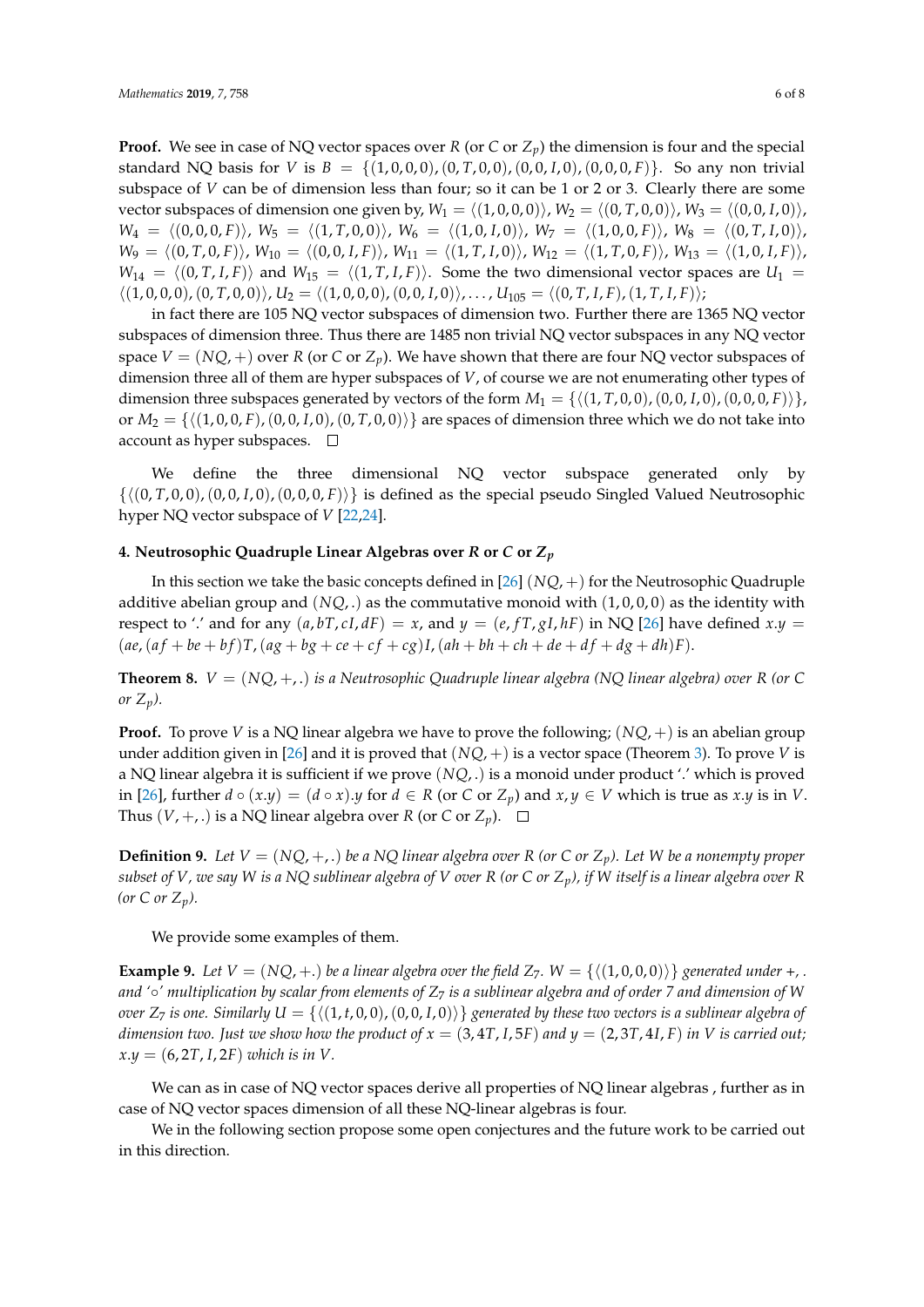### **5. Conclusions and Open Conjectures**

In this paper for the first time we define the notion of NQ vector spaces and NQ linear algebras. All the three NQ vector spaces are of dimension four only. The NQ vector space *V* over *R*, is different from the NQ vector space *W* over *C*, and both has infinite number of vectors; but is of dimension four and *U* the NQ vector space over  $Z_p$  has only  $p^4$  elements and is of dimension four.

We know the classical result on vector spaces states "A vector space *V* of say dimension *n* (*n* a finite integer) defined over the field *F* is isomorphic to  $F \times F \times \ldots \times F$  n-times"; in view of this we propose the following conjectures:

- 1. Is the NQ vector space *V* defined over *R* isomorphic to  $R \times R \times R \times R$ ?
- 2. Is the NQ vector space *W* defined over *C* isomorphic to  $C \times C \times C \times C$ ?
- 3. Is the NQ vector space *U* defined over  $Z_p$  isomorphic to  $Z_p \times Z_p \times Z_p \times Z_p$ ?

Finally we would be developing the new notion of NQ algebraic codes and analyse them for future research. In our opinion a new type of NQ algebraic codes can certainly be defined with appropriate modifications. Also we would develop the notion of Neutrosophic quadruples in which the unknown part would be these neutrosophic triplets or modified form of neutrosophic duplets which would be taken for further study.

**Author Contributions:** The contributions of authors are roughly equal.

**Funding:** This research received no external funding

**Conflicts of Interest:** The authors declare no conflict of interest.

#### **Abbreviations**

The following abbreviations are used in this manuscript:

NQ Neutrosophic Quadruple

#### **References**

- <span id="page-6-0"></span>1. Smarandache, F. Neutrosophic Quadruple Numbers, Refined Neutrosophic Quadruple Numbers, Absorbance Law, and the Multiplication of Neutrosophic Quadruple Numbers. *Neutrosophic Sets Syst.* **2015**, *10*, 96–98.
- <span id="page-6-1"></span>2. Smarandache, F.; Ali, M. Neutrosophic triplet group. *Neural Comput. Appl.* **2018**, *29*, 595–601. [\[CrossRef\]](http://dx.doi.org/10.1007/s00521-016-2535-x)
- <span id="page-6-2"></span>3. Smarandache, F. *Neutrosophic Perspectives: Triplets, Duplets, Multisets, Hybrid Operators, Modal Logic, Hedge Algebras and Applications*, 2nd ed.; Pons Publishing House: Brussels, Belgium, 2017; ISBN 978-1-59973-531-3.
- <span id="page-6-3"></span>4. Zhang, X.H.; Smarandache, F.; Liang, X.L. Neutrosophic Duplet Semi-Group and Cancellable Neutrosophic Triplet Groups. *Symmetry* **2017**, *9*, 275. [\[CrossRef\]](http://dx.doi.org/10.3390/sym9110275)
- 5. Zhang, X.H.; Smarandache, F.; Ali, M.; Liang, X.L. Commutative neutrosophic triplet group and neutro-homomorphism basic theorem. *Ital. J. Pure Appl. Math.* **2017**. [\[CrossRef\]](http://dx.doi.org/10.5281/zenodo.2838452)
- <span id="page-6-4"></span>6. Wu, X.Y.; Zhang, X.H. The decomposition theorems of AG-neutrosophic extended triplet loops and strong AG-(l, l)-loops. *Mathematics* **2019**, *7*, 268. [\[CrossRef\]](http://dx.doi.org/10.3390/math7030268)
- <span id="page-6-5"></span>7. Vasantha, W.B.; Kandasamy, I.; Smarandache, F. Neutrosophic Triplets in Neutrosophic Rings. *Mathematics* **2019**, *7*, 563.
- 8. Vasantha, W.B.; Kandasamy, I.; Smarandache, F. *Neutrosophic Triplet Groups and Their Applications to Mathematical Modelling*; EuropaNova: Brussels, Belgium, 2017; ISBN 978-1-59973-533-7.
- 9. Vasantha, W.B.; Kandasamy, I.; Smarandache, F. A Classical Group of Neutrosophic Triplet Groups Using {*Z*2*p*, ×}. *Symmetry* **2018**, *10*, 194. [\[CrossRef\]](http://dx.doi.org/10.3390/sym10060194)
- 10. Vasantha, W.B.; Kandasamy, I.; Smarandache, F. Neutrosophic duplets of  $\{Z_{pn}, \times\}$  and  $\{Z_{pq}, \times\}$ . *Symmetry* **2018**, *10*, 345. [\[CrossRef\]](http://dx.doi.org/10.3390/sym10080345)
- <span id="page-6-6"></span>11. Vasantha, W.B.; Kandasamy, I.; Smarandache, F. Algebraic Structure of Neutrosophic Duplets in Neutrosophic Rings  $\langle Z \cup I \rangle$ ,  $\langle Q \cup I \rangle$  and  $\langle R \cup I \rangle$ . *Neutrosophic Sets Syst.* **2018**, *23*, 85–95.
- <span id="page-6-7"></span>12. Smarandache, F.; Zhang, X.; Ali, M. Algebraic Structures of Neutrosophic Triplets, Neutrosophic Duplets, or Neutrosophic Multisets. *Symmetry* **2019**, *11*, 171. [\[CrossRef\]](http://dx.doi.org/10.3390/sym11020171)